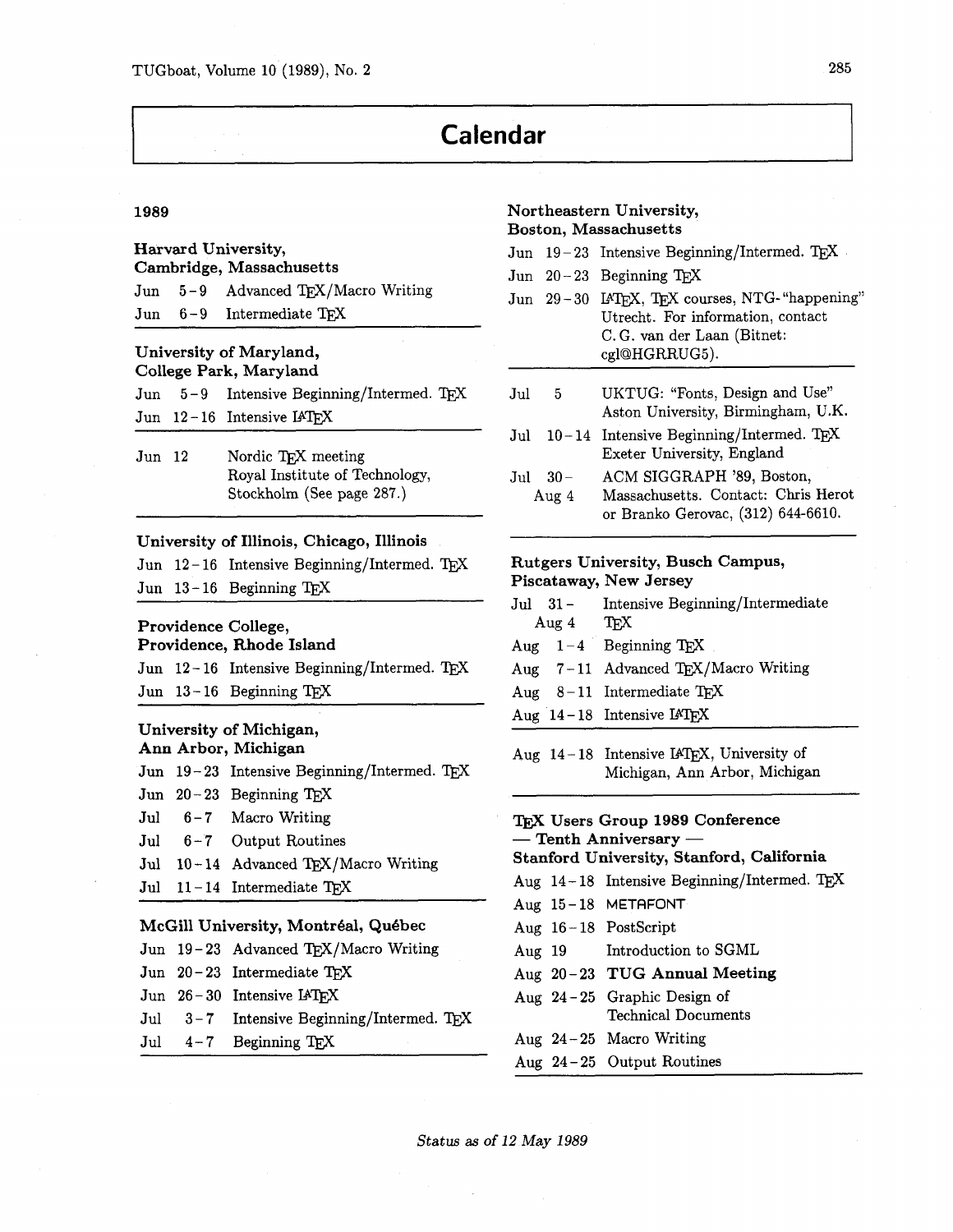|  | Vanderbilt University, Nashville, Tennessee   |
|--|-----------------------------------------------|
|  | Aug $14-18$ Intensive Beginning/Intermed. TFX |
|  | Aug $15-18$ Beginning TFX                     |
|  | Aug 21-25 Advanced TEX/Macro Writing          |
|  | Aug $22-25$ Intermediate TFX                  |

#### **University of Illinois, Chicago, Illinois**

|  | Aug $14-18$ Intensive IAT <sub>EX</sub> |  |
|--|-----------------------------------------|--|
|  |                                         |  |

- Aug 28-31 TEX Wizard Course
- Sep 11-14 METAFONT
- Sep  $12-15$  Intermediate TFX
- Sep  $7-8$ Macro Writing, University of Maryland, College Park, Maryland
- Sep 11 **TUGboat Volume** 10, **No. 3:**  Deadline for receipt of manuscripts.
- Sep  $11-13$  T<sub>E</sub>X89: 4th Annual Meeting of European TEX Users, University of Karlsruhe, FRG. For information, contact Rainer Rupprecht (Bitnet: RZ32QDKAUNI48. See also TUGboat 10#1, page 118.)

#### **Exeter University, England**

|  | Sep 18-22 Advanced TEX/Macro Writing |
|--|--------------------------------------|
|  | Sep 26-29 Beginning METAFONT         |

- $Oct$  $3 - 6$ Protext V Conference: 5th International Conference on Computer-Aided Text Processing and its Applications. Boston, Massachusetts. For information, contact Protext Conference, INCA, P. O. Box 2, Duń Laoghaire, Ireland; +353-1-613749.
- Oct  $11-13$  DANTE Deutschsprachige Anwendervereinigung TFX. Eichstatt, FRG. For information, contact Joachim Lammarsch (Bitnet: RZ92QDHDURZI. See also page 287.)

|        | Oct 12-13 RIDT'89 - Raster Imaging<br>and Digital Typography.<br>Ecole Polytechnique Fédérale,<br>Lausanne, Switzerland.<br>For information, contact<br>Prof. R.D. Hersch, Lausanne,<br>Switzerland (hersch@elde.epfl.ch<br>or (4121) 693 43 57);<br>or Debra Adams<br>(adas.pa@Xerox.com or (415))<br>494-4022). (See announcement, |
|--------|--------------------------------------------------------------------------------------------------------------------------------------------------------------------------------------------------------------------------------------------------------------------------------------------------------------------------------------|
| Nov 23 | TUGboat $9#3$ , page $316$ .)<br>4 <sup>e</sup> NTG-Byeenkomst. Tilbing,<br>The Netherlands. For information.<br>contact H. Mulders of<br>C.G. van der Laan (Bitnet:<br>cgl@HGRRUG5).                                                                                                                                                |

#### 1990

Jan 15 **TUGboat Volume 11, No. 1:**  Deadline for receipt of manuscripts (tentative). TEX90, Cork, Ireland. Sep 18-20 EP'90

National Institute of Standards and Technology, Gaithersburg, Maryland. For information, contact Richard Furuta  $(furuta@bridlig. und.edu).$ 

For additional information on the events listed above, contact the TUG office (401-751-7760) unless otherwise noted.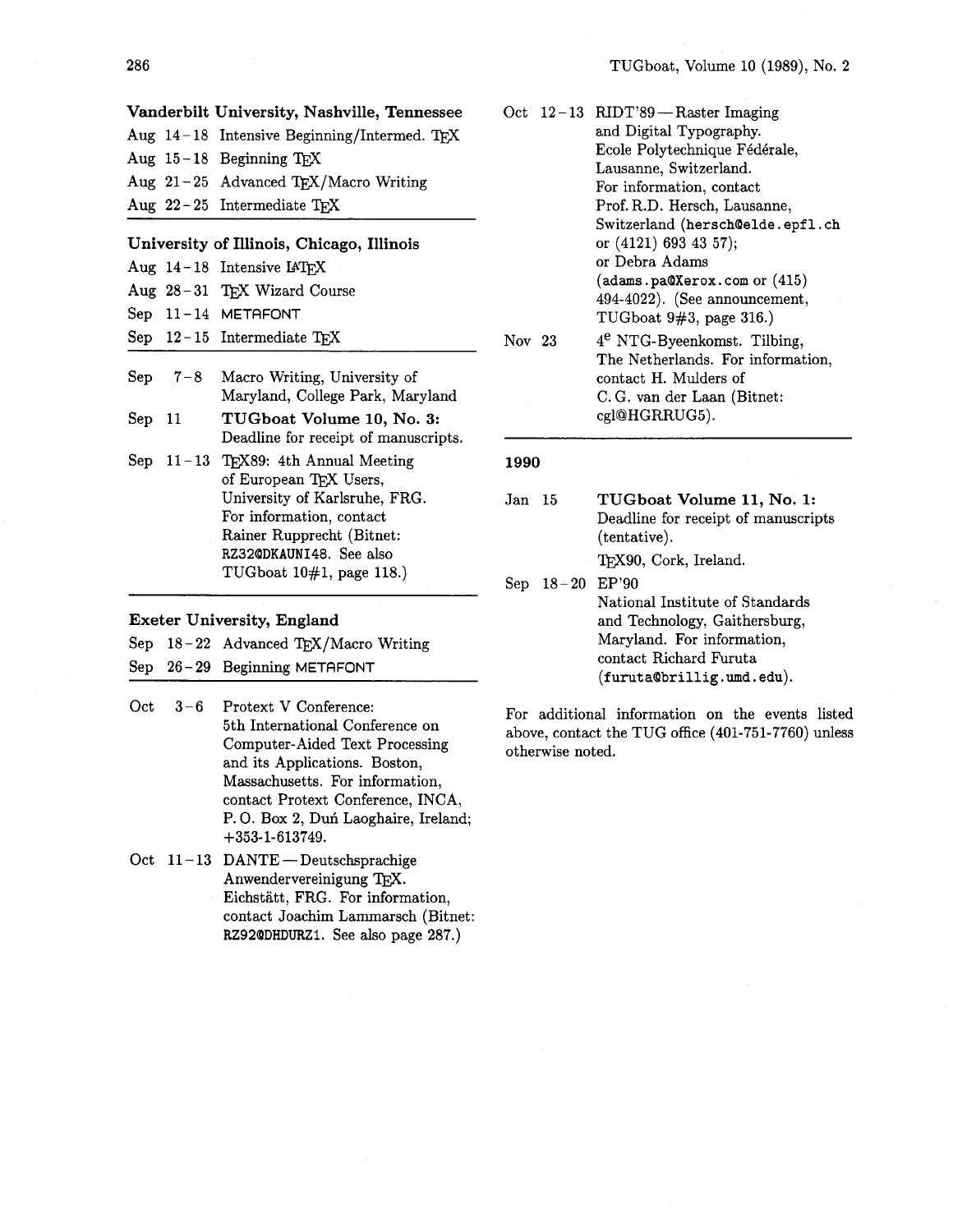#### **NORDIC TFX Meeting**

Stockholm, June 12th, 1989

#### **Location**

Lindstedtsvagen 25 Room Dl Royal Institute of Technology Stockholm

#### **Program**

TEX today and in the future. Niels Mortensen Back to international standards. Malcolm Clark Nordic national letters. Staffan Romberger Standard proposal (recommendations for TUG 89) TFX and graphics. Bjørn Larsen Integration of Autocad in IATFX. Anders Eriksson Graphics in TFXtures. Miro Sedlacek TEX on workstations (demo of the Publisher). Phototypesetting and high quality output. Peter Busk Laursen  $T$ FX and PostScript -experiences. Jan M Rynning

Panel discussion.

Dinner at the KTH "Värdshus"

#### **For information, contact**

Roswitha Graham tel: 46 8 790 6525 fax: 46 8 25 10 tlx: 103 89 KTHB S email: **roswitha0admin.** kth. **se** 

#### **IATEX** course book in Dutch

As one of the results of the Dutch activities with respect to  $TFX$  a (Dutch, but read on!) course book on **IATFX** has emerged. It is called

- -

Publiceren with IATFX by R. de Bruin, C.G. van der Laan, J.R. Luyten, H.F. Vogt CWI-syllabus 19. Centrum voor Wiskunde en Informatica, Postbus 4079 1009 AB Amsterdam, Holland. (196pp) (Price: fl. 28.50, posting costs not included)

Although it is written in Dutch, the exercises are primarily directed to report preparation by the aid of computers, especially IAT<sub>EX</sub>. So, the exercises and especially the answers are useful for a broader audience.

## **DANTE** - **Deutschsprachige Anwendervereinigung TFX**

Joachim Lammarsch

Last year, when I was in Exeter at the European TFX meeting, was the first time that the idea of a German TFX society came into my mind. I saw that the organisation and representation of the European TEX users was not very good. And the first step toward making it better is in my opinion to improve the organisation of the national groups.

So because of that, in Freiburg at the German TFX meeting, I made the proposal in my capacity as the coordinator of the German group to found a German TFX society, and asked for comments about that idea. The response has been so positive that I have gone on to prepare the foundation.

On 14th of April 1989 in Heidelberg, it has come to fruition. DANTE, Deutschsprachige Anwendervereinigung TEX, has been founded.\*  $17$ persons were present to found the society, and after a discussion about the statutes the board was elected. For chairman of the society the persons present elected me. For vice chairwoman Mrs. Gabriele Kruljac, Max-Plank-Institut Stuttgart, for treasurer Mr. Friedhelm Sowa, Research Center of the University Diisseldorf, and for secretary Mrs. Luzia Dietsche, Research Center of the University Heidelberg, have been chosen.

The principal aim of the society is to encourage advice and cooperation among German language TEX users. But this is not the only intention. The user group will examine proposals of members for new TFX software, if there are some. It will above all cooperate with other related national and international TFX groups. Besides, DANTE shall represent the interests of the German language TFX users to the TUG more than has happened up till now. Perhaps that will be done in team-work with other European TEX groups.

Another activity will be the organisation of training and education. The first training course will perhaps be held at the next German TFX meeting. Last, but not least, a newspaper will be edited and published.

Institutions as well as individuals can become members. Membership is possible for universities, publishers, software houses, computer companies,

<sup>\*</sup> I agree, the name is not from a German. But the French users group has taken the German GUTenberg, so we needed another well-known name.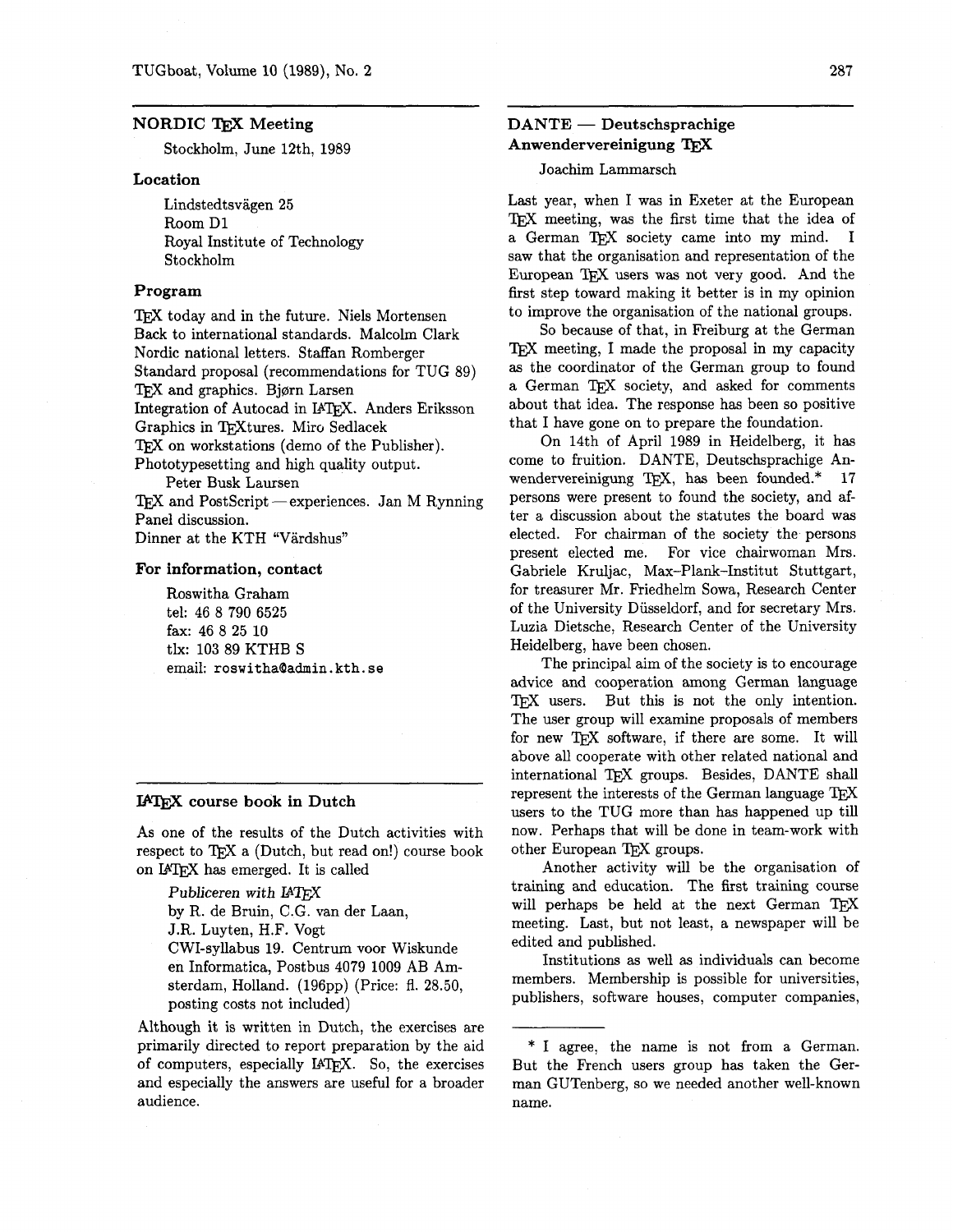public authorities, private persons, students, e.a. to name but a few. The dues for the various groups are graduated.

The first general meeting will take place together with the German TFX meeting on  $11th -$ 13th October 1989 in Eichstatt. The first day of the meeting will be reserved for the members of DANTE; the other two days will be the same as normally happens at meetings.

For more information about DANTE please contact:

DANTE - Deutschsprachige Anwender-<br>
vereinigung T<sub>E</sub>X Research Center of the University Heidelberg Im Neuenheimer Feld 293 6900 Heidelberg 1 West Germany Bitnet: **DANTEQDHDURZI** 

 $\alpha$ r

Joachim Lammarsch Research Center of the University Heidelberg Im Neuenheimer Feld 293 6900 Heidelberg 1 West Germany Bitnet: **RZ920DHDURZl** 

# **Notes on first meeting of UK** TEX **Users' Group, 15 March 1989**

#### David Osborne

The London School of Economics was the venue on 15th March for the first meeting of a UK TEX Users' group (numbering November's inaugural Nottingham meeting as the 'zeroth'l). Unlike the earlier meeting, the LSE meeting took a theme for all the talks: "Graphics and  $T_FX$ ". Because more time had been available to plan and publicise the event, it was good to see a broader representation of TEX users instead of the bias towards those from academe and a rough head-count gave between 40 and 50 attendees.

#### **"Business meeting"**

(Malcolm Clark, Imperial College)

As the gathering was intended to be the first official meeting of a national UK user group, Malcolm Clark began with what he called a "business meeting" to discuss matters relating to the organisation of a user group, such as a constitution and the formation of an organising committee. Malcolm had prepared a draft constitution for the group, copies of which he distributed. This covered not just administrative matters, such as arrangements for annual meetings and the number of members at these to form a quorum, but also raised some questions which he asked those present to consider and decide at the next meeting. These covered important issues such as the relationship of a UK group to other European TEX user groups and to TUG itself, together with the financial (and political) implications of membership fees. Clearly, these will require a good deal of discussion to sort out but Malcolm argued for co-operation with other groups, where possible. Communication of information between users in the group and between this and other groups is obviously an important point and some suggestions were made regarding a newsletter. Malcolm offered to make the TFXline mailing list available, though TrXline will continue as an independent publication. An ad hoc election of a committee to organise the group's future activities was then conducted.

Finally, to lead in to the theme of the day's meeting, Malcolm distributed (T<sub>F</sub>Xed) copies of a recent article by David Rogers, which had first appeared in the TEXhax digest,<sup>2</sup> later printed in TUGboat, "Computer Graphics and  $T_{E}X - A$ Challenge".

#### **Technical Program**

Editor's note: Owing to limited space in this issue, the details of the technical program have been omitted, and only the speakers and their topics are listed.

- **<sup>0</sup>Picture Languages** (Sebastian Rahtz, Southampton University)
- 0 **Postscript** (David Morgan, Imperial College)
- PostScript in T<sub>EX</sub> (David Brightly, Daresbury Laboratory)
- . **Chemical diagrams** (Tony Norris, Polytechnic of the South Bank, London)
- 0 **Typesetting pictures in**  (Adrian Clark, University of Essex)

<sup>&</sup>lt;sup>1</sup> see **TUGboat 10,1** for a report on the Nottingham meeting.

**Whax** V89 **#8,** 19 Jan 1989.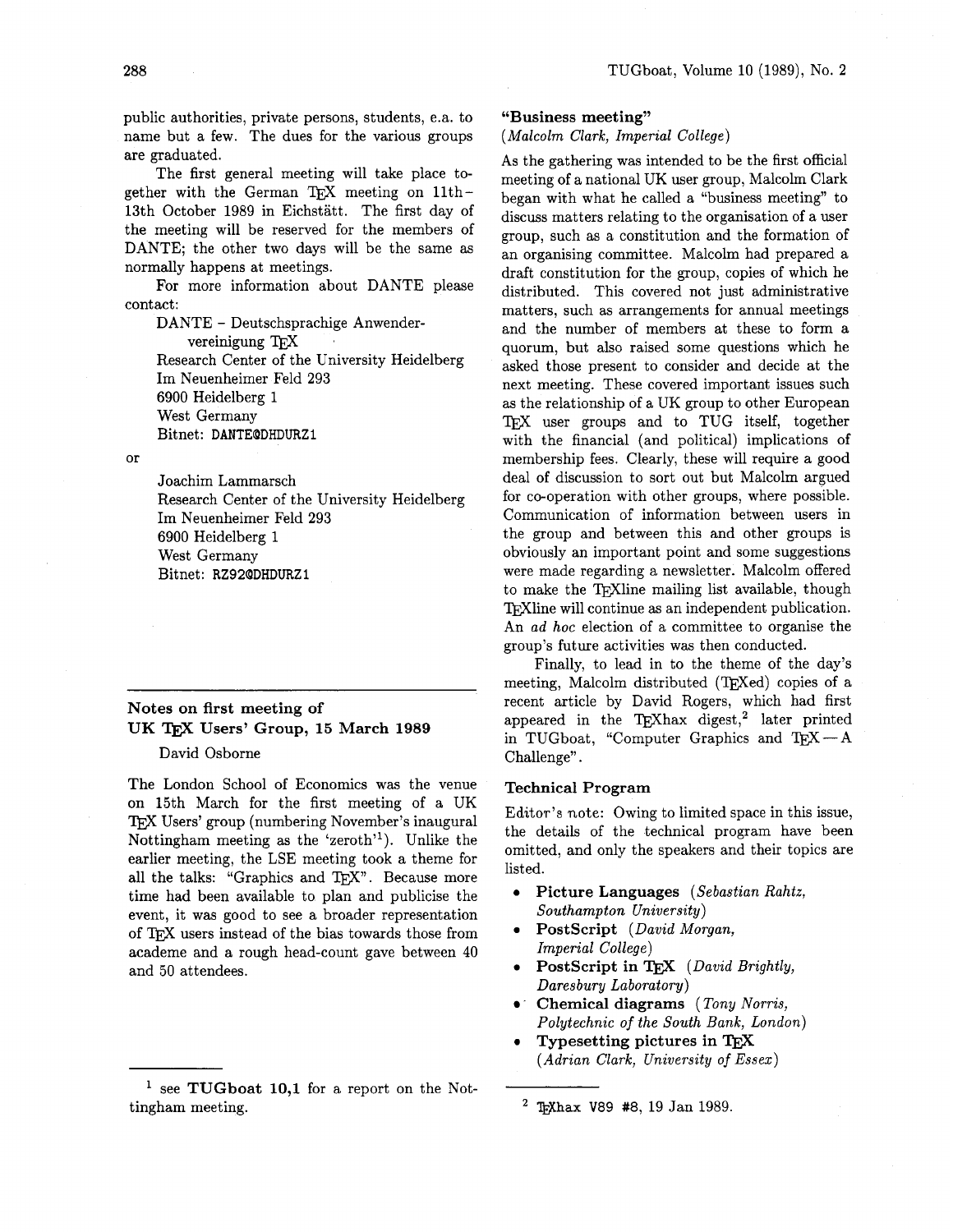Following a question and answer session, the meeting closed with thanks being expressed to Carol Hewlett of LSE who, with Malcolm Clark, had arranged the meeting. The date of the next meeting wasn't announced, but has subsequently appeared in the bytes of UKTFX. It will take place on Wednesday, July 5th at Aston University, Birmingham, the theme being "Fonts-Design and Use". The following meeting is provisionally arranged to be in October 1989 in London.

#### Production Notes

Barbara Beeton

#### Input and input processing

Electronic input for articles in this issue was received by mail and on floppy disk. Camera copy was accepted for one article and for several figures (see the "output" section).

Authors who had written articles previously for TUGboat typically submitted files that were fully tagged and ready for processing with the TUGboat macros — tugbot sty for PLAIN-based TUGboat macros — tugbot.sty for PLAIN-based<br>files and ltugbot.sty for those using IATFX.

Much-improved versions of the TUGboat macros were available for this issue, thanks to the efforts of Ron Whitney. Most IATFX-based articles can now be run in a stream controlled from a driver file (this has always been true for PLAIN-based items). The exceptions are articles formatted with the doc-option of U7QX created by Frank Mittelbach (identified below).

About a third of the articles, and almost half the pages in this issue are IATFX. For convenience in processing, PLAIN or IATEX articles were grouped whenever possible. Articles in which no, or limited, TEX coding was present were tagged according to the conventions of tugbot .sty or ltugbot .sty **as** convenient. Articles tagged according to the author's own schemes were modified sufficiently to permit them to be merged with the rest of the stream. Especial care was taken to try to identify macro definitions that conflicted with ones already defined for TUGboat, and \begingroup ... \endgroup was wrapped around any suspect article **as a** routine precaution. Even so, several "time bombs" made themselves known; a particularly insidious one is the subject of a note at the end of the article by David Salomon (page 207).

Test runs of articles were made separately and in groups to determine the arrangement and page numbers (to satisfy any possible cross references). A file containing all starting page numbers, needed in any case for the table of contents, was compiled before the final run. Final processing was done in one run of TEX and four of IATEX, using the page number file for reference.

The following articles were prepared using  $IATFX$ ; the starred items required the doc-option.

- Don Hosek, Guidelines for creating portable METRFONTcode, page 173.
- Tom Reid and Don Hosek, Report from the DVI driver standards committee, page 188.
- Malcolm Clark, TrXline: A newsletter of the T<sub>F</sub>X community, page 193.
- Don Hosek, Announcing (belatedly) TFXMAG, page 192.
- $-$  Peter Abbott, UKT<sub>F</sub>X and the Aston archive, page 194.
- $-$  Ted Nieland, The DECUS TFX collection, page 195.
- \* Frank Mittelbach and Rainer Schopf, A new font selection scheme. . . , page 222.
- Dezső Nagy, A bar chart in IATFX, page 239.
- Hubert Partl, Producing on-line information files with  $IATFX$ , page 241.
- \* Frank Mittelbach, The doc-option, page 245.
- \* B. Hamilton Kelly, The autodoc-option, page 274

#### **Output**

The bulk of this issue was prepared at the American Mathematical Society on a VAX 6320 (VMS) and output on an APS- $\mu$ 5 using resident CM fonts and additional downloadable fonts for special purposes. The items listed below were received as camera copy; they were prepared on the devices indicated. The output devices used to prepare the advertisements were not usually identified; anyone interested in determining the device used for a particular ad should inquire of the advertiser. The appearance of the printed pages can be taken as representative of output from the devices which produced them.

- Unidentified:
- all advertisements.
- Apple Laserwriter (300 dpi): David Salomon, **DDA** methods in  $T_FX$ , page 207, figures only.
- Canon CX (300 dpi): Georgia Tobin, Another dingbat idea, page 166.